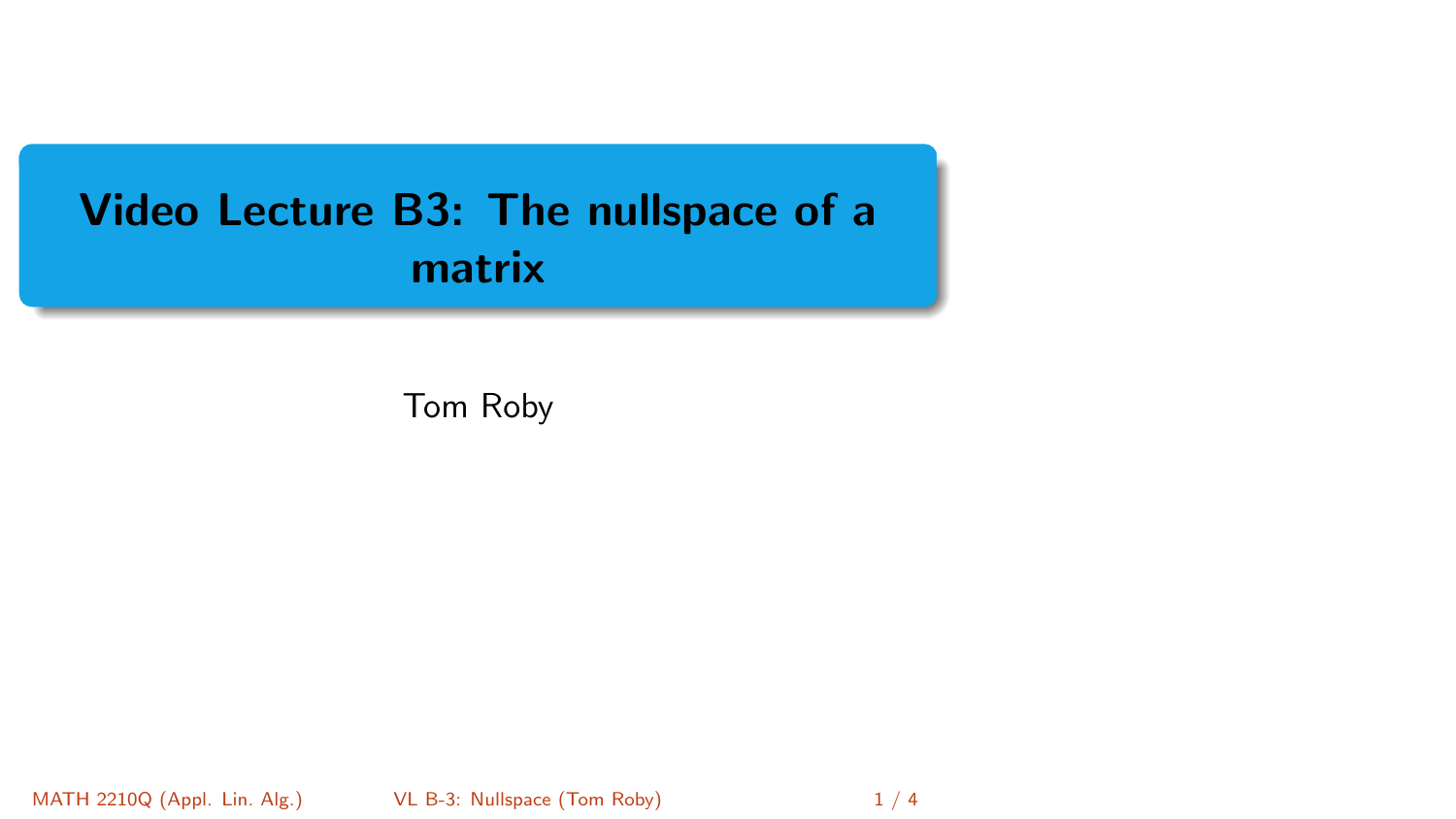## Outline & Objectives

 $\bullet$  Define the *nullspace* Nul A of a matrix A, show that it is a *subspace*, and connect it with solving homogeneous systems of equations.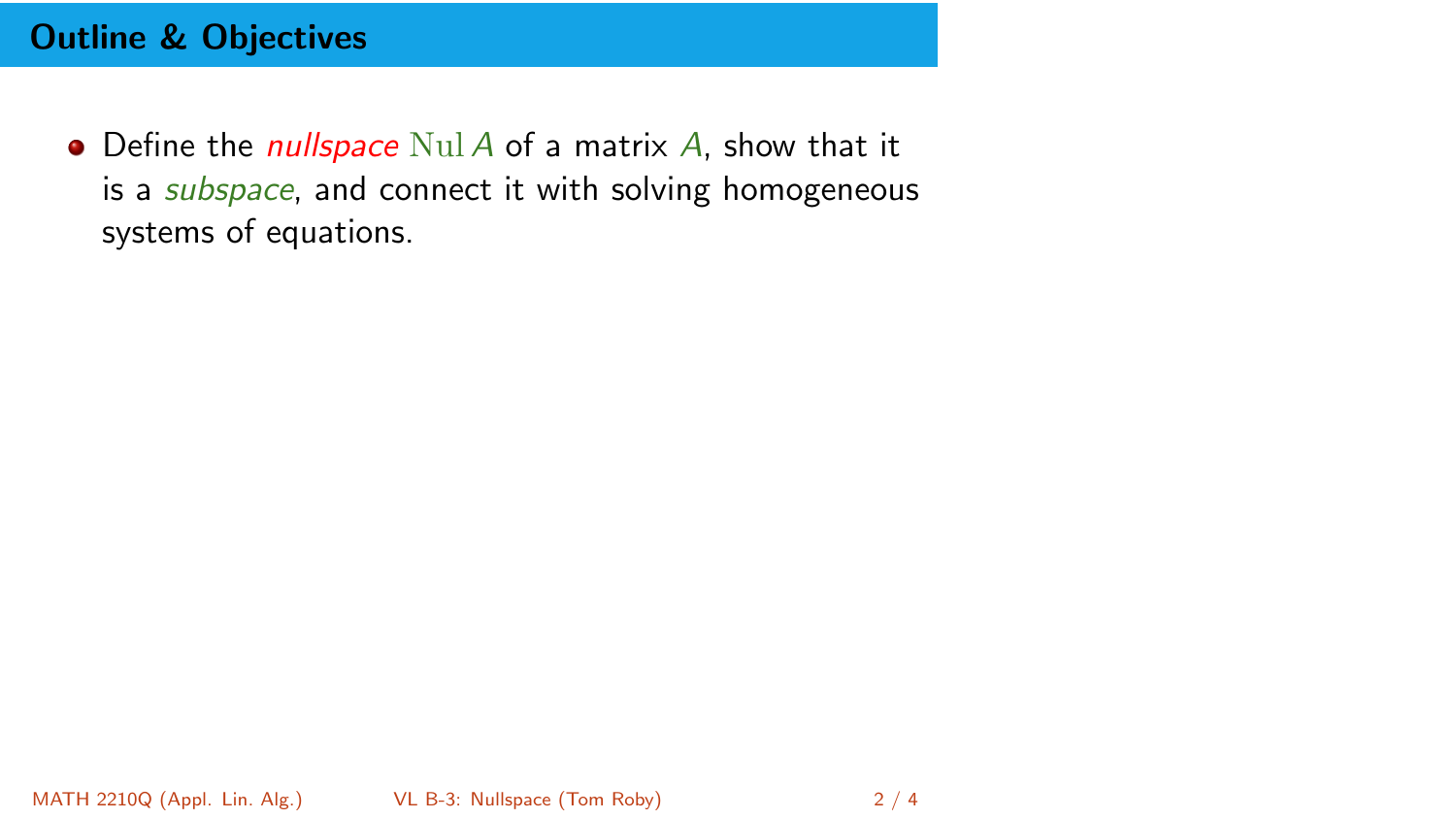## The nullspace of a matrix

### Definition (Nul A)

For a matrix  $A \in \mathbb{R}^{m \times n}$ , define the nullspace of A by Nul  $A := \{ \vec{x} \in \mathbb{R}^n : A\vec{x} = \vec{0} \}.$ 

#### Proposition

For any matrix  $A \in \mathbb{R}^{m \times n}$ , Nul A is a subspace of  $\mathbb{R}^n$ . Thus, so is the set of homogenous solutions to an  $m \times n$  system of equations.

*Proof:* (1) Is  $\vec{0} \in$  Nul A? (2) Is Nul A closed under vector addition?  $(3)$  Is Nul A closed under scalar multiplication?

**EG:** If 
$$
A = \begin{bmatrix} 1 & -2 & 0 \\ 0 & 0 & 1 \end{bmatrix}
$$
, then  $\vec{x} \in \text{Null } A \iff \begin{cases} x_1 & = 2x_2 \\ x_3 & = 0 \end{cases}$ 

\n**So**  $\begin{bmatrix} x_1 \\ x_2 \\ x_3 \end{bmatrix} = \begin{bmatrix} 2x_2 \\ x_2 \\ 0 \end{bmatrix} = x_2 \begin{bmatrix} 2 \\ 1 \\ 0 \end{bmatrix}$ , a line in  $\mathbb{R}^3$ .

\n**MATH 2210Q (Appl. Lin. Alg)**

\n**VALB-3: Nullspace (Tom Roby)**

\n**3/4**